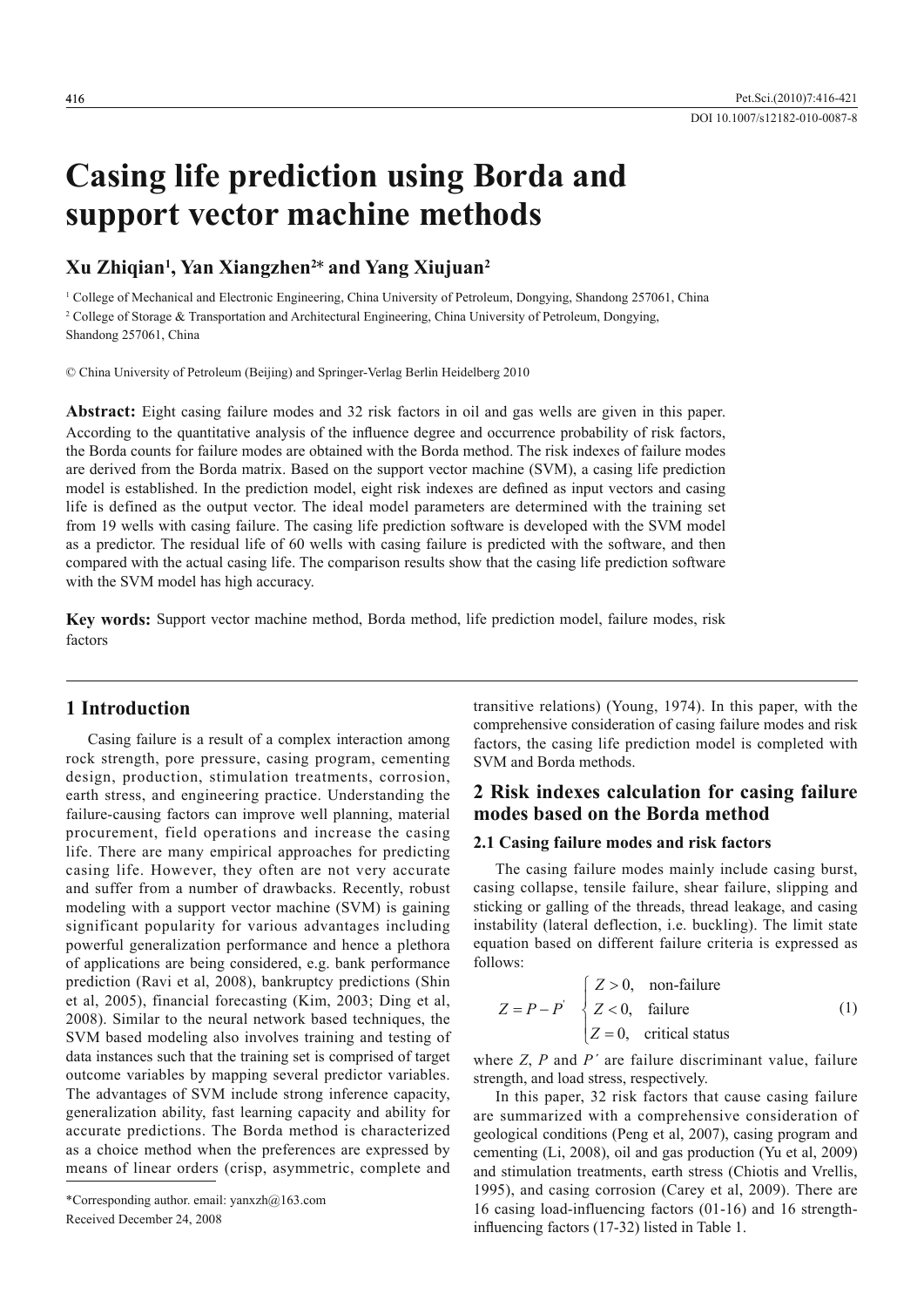| Casing load-influencing factors |                                                                                                                    |    | Casing strength-influencing factors                        |  |  |
|---------------------------------|--------------------------------------------------------------------------------------------------------------------|----|------------------------------------------------------------|--|--|
| 01                              | Fluid pressure in the casing                                                                                       | 17 | Low compression strength                                   |  |  |
| 02                              | Pressure caused by high-pressure water injection and fracturing                                                    | 18 | Casing perforations                                        |  |  |
| 03                              | Fluid static pressure in the annulus between the production tubing and casing                                      | 19 | Cement sheath with uneven thickness                        |  |  |
| 04                              | Reservoir fluid pressure                                                                                           | 20 | Manufacture and wear defects                               |  |  |
| 05                              | Tectonic earth stress                                                                                              | 21 | Poor cement quality and corrosion                          |  |  |
| 06                              | Creep of rock salt and swelling of mudstones                                                                       | 22 | Low collapse resistance                                    |  |  |
| 07                              | Gravity force acting on the lower part of the casing                                                               | 23 | Uniformly-distributed external load                        |  |  |
| 08                              | Additional load from cementing operations                                                                          | 24 | Poor sealing performance of casing threads                 |  |  |
| 09                              | Ground settlement                                                                                                  | 25 | Low tensile strength                                       |  |  |
| 10                              | Gravity force acting on the upper part of the casing                                                               | 26 | Ignoring shearing strength                                 |  |  |
| 11                              | Vertical earthquake load                                                                                           | 27 | Large centralizer spacing or centralizer failure           |  |  |
| 12                              | Large dip angle                                                                                                    | 28 | Cavities caused by sand production                         |  |  |
| 13                              | Faults and earthquakes that cause tangential stress on the casing                                                  | 29 | Low tensile strength of casing threads                     |  |  |
| 14                              | Horizontal earthquake load                                                                                         | 30 | Poor-quality threads                                       |  |  |
| 15                              | Additional load from stimulation treatments                                                                        | 31 | Low compression strength of casing threads                 |  |  |
| 16                              | Axial load from formation expansion in the vertical direction caused by<br>water injection in sandstone reservoirs | 32 | Low strength caused by high temperature and thermal stress |  |  |

Table 1 A list of 32 risk factors that cause casing failure

## **2.2 Failure probability**

The probability distribution functions of the casing strength and the load are modeled as normal distributions. This implies that the casing failure probability and reliability can be computed from Eqs. (2) and (3), when the mean value and the standard deviation of the casing strength and the load applied are known. Details of these equations have been previously described (Christensen and Baker, 1982; Milton and Arnold, 1986; Rahman and Chilingarian, 1995).

$$
P_{\rm f} = P(Z < 0) = \Phi\left(\frac{\mu_{\rm L} - \mu_{\rm RS}}{\sqrt{\sigma_{\rm RS}^2 + \sigma_{\rm L}^2}}\right) = \Phi(Z_{\rm f})
$$
 (2)

$$
R = 1 - P_{\rm f} \tag{3}
$$

where  $P_f$  and  $R$  denote the casing failure probability and reliability, respectively;  $\mu_L$  and  $\mu_{RS}$  are the mean values of the casing strength and the load applied, respectively;  $\sigma_{\text{L}}$  and  $\sigma_{RS}$  are the standard deviations of the casing strength and the load applied;  $\Phi(\cdot)$  represents standard normal distribution function;  $Z_f$  is the probability coefficient of the casing failure,  $\Phi(Z_f)$  can be directly obtained from a normal distribution table.

## **2.3 Borda count of each factor for casing failure**

The relation between the reliability *R* and the influence grade are given, as shown in Table 2. The occurrence probability is divided into five levels and the grade scores are listed in Table 3.

Table 2 Corresponding relation between the influence grade

| Influence<br>grade | Grade<br>score | Definition or description                                                                                                                         | Reliability<br>$\frac{0}{0}$ |
|--------------------|----------------|---------------------------------------------------------------------------------------------------------------------------------------------------|------------------------------|
| Critical           | $\varsigma$    | Once the event occurs, it will result in the<br>corresponding mode failure.                                                                       | $0 - 30$                     |
| Serious            | $4 - 5$        | Once the event occurs, it will lead to a<br>serious decline in safety performance of the<br>corresponding mode.                                   | $30 - 60$                    |
| Moderate           | $3-4$          | Once the event occurs, the corresponding<br>mode is moderately affected and the casing<br>strength still meets the basic requirements.            | 60-90                        |
| Minor              | $2 - 3$        | After the incident, it has little influence<br>on the corresponding mode and the casing 90-99.999<br>strength still meets the basic requirements. |                              |
| Negligible         | $1 - 2$        | After the incident, there are no effects on<br>the corresponding mode.                                                                            | >99.999                      |

Table 3 Grade score interpretation of occurrence probability

| Occurrence probability, % | Grade score | Definition or description |
|---------------------------|-------------|---------------------------|
| $0 - 10$                  | $1 - 2$     | Absolutely not occur      |
| $10-40$                   | $2 - 3$     | Rarely occur              |
| $40-60$                   | $3-4$       | May occur                 |
| $60-90$                   | $4 - 5$     | Likely to occur           |
| 90-100                    | 5           | Very likely to occur      |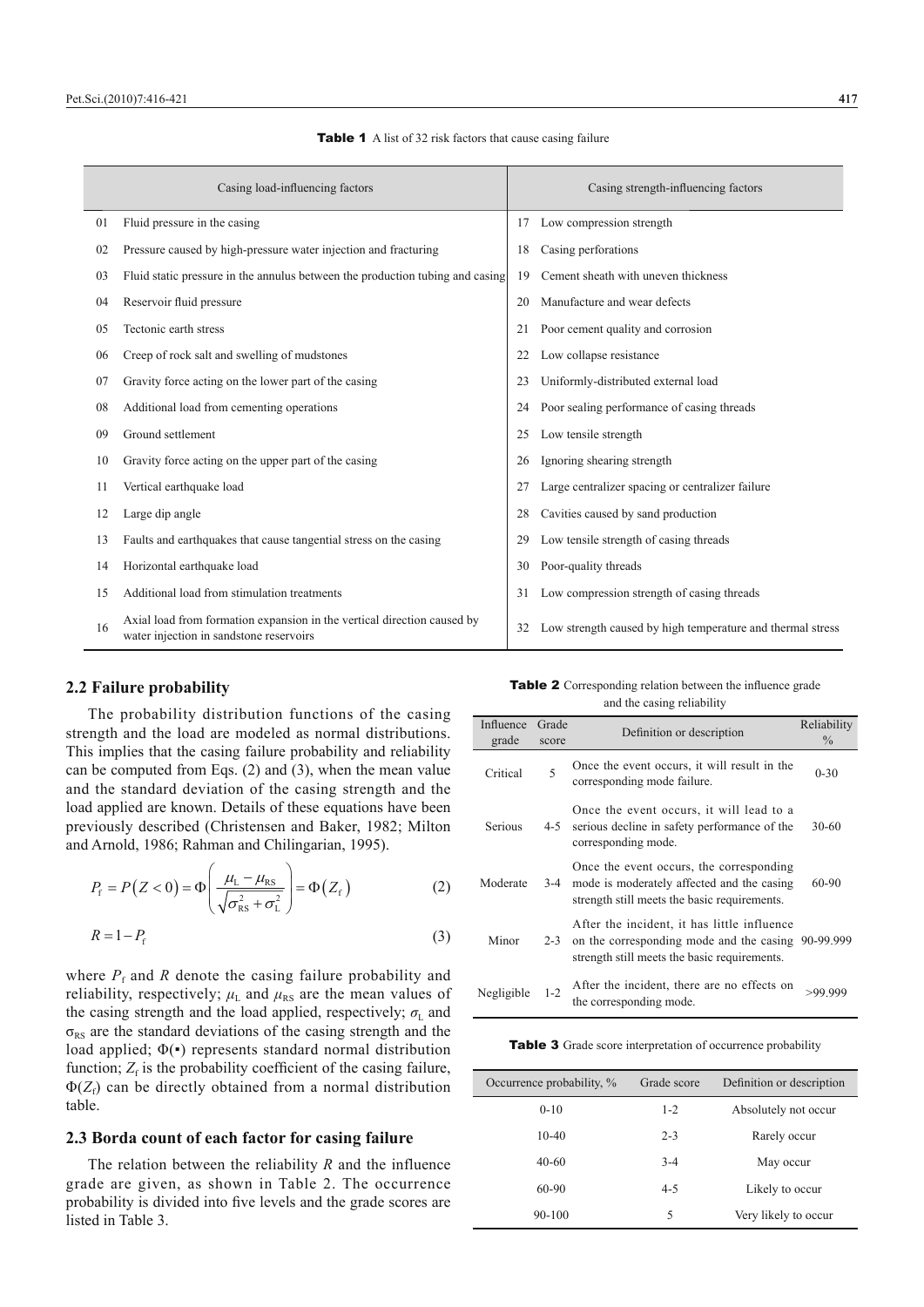Based on the quantitative grade scores of the influence degree and the occurrence probability, the Borda counts of risk factors for eight failure modes are obtained as follows (Lamboray, 2007):

$$
b_{ij} = \prod_{k=1}^{2} r_j^k \tag{4}
$$

where subscript *i* is the *i*th risk factor that causes casing failure, *j* is the *j*th casing failure mode; *k* denotes the evaluation criterion,  $k=1$  represents the influence criterion and *k*=2 represents the probability criterion.

After obtaining the Borda counts of 32 risk factors, the Borda matrix is expressed as follows:

$$
\boldsymbol{B} = \begin{bmatrix} b_{ij} \end{bmatrix}_{m \times n} = \begin{bmatrix} b_{11} & b_{12} & \cdots & b_{1n} \\ b_{21} & b_{22} & \cdots & b_{2n} \\ \vdots & \vdots & \vdots & \vdots \\ b_{m1} & b_{m2} & \cdots & b_{mn} \end{bmatrix}
$$
(5)

where *m* is the number of risk factors, *m*=32; and *n* is the number of failure modes, *n*=8.

## **2.4 Risk index of casing failure modes**

The risk index represents the risk level priority associated with each failure mode. The Borda matrix elements are weighted according to the column averaging. The risk index for each failure mode is defined as follows:

$$
d_j = \frac{a_j}{m} \sum_{i=1}^{m} b_{ij} \tag{6}
$$

where  $d_j$  represents the risk index corresponding to the failure mode *j*,  $\mathbf{D} = \begin{bmatrix} d_1 & d_2 & \cdots & d_i \end{bmatrix}$  is a row vector of risk index; and  $a_j$  represents the weight corresponding to the failure mode *j.*

The weight set  $A$  is determined according to engineering experience as follows:

 $A = [a_1 \ a_2 \ \cdots \ a_8]$  $=[0.118 \ 0.106 \ 0.162 \ 0.172 \ 0.156 \ 0.148 \ 0.042 \ 0.096]^{T}$ 

# **3 Casing life prediction model based on SVM**

#### **3.1 Theory of support vector machine**

It is very difficult to develop a accurate correlation between the risk factors and the casing life. So, the support vector machine (SVM) method is proposed to predict the casing life in troublesome wells. The fitting function is defined as follows (Vapnik, 1998; Zhang, 2003; Sebakhy, 2007):

$$
y(x) = \sum_{i=1}^{L} (\alpha_i - \alpha_i) K(x, x_i) + b_0
$$
 (7)

$$
b_0 = \frac{1}{L} \sum_{i=1}^{L} y_i - \frac{1}{L} \sum_{i,j=1}^{L} (\alpha_i^* - \alpha_i^*) K(x_i, x_j)
$$
 (8)

where  $L$  is the total number of support vectors,  $x_i$  represents a set of input vectors;  $y(x)$  refers to target vector,  $\alpha_i^{\prime}$ ,  $\alpha_i^{\prime}$  and  $b_0$ are undetermined coefficients in the SVM model.

In this paper, the radial basis kernel function is considered for SVM modeling.

Radial basis kernel function:

$$
K(x, xi) = \exp(-\gamma |x - xi|2)
$$
\n(9)

where  $\gamma$  is taken as constant.

## **3.2 Basic computing units of casing reliability**

Owing to the axial differences along the well casing, it is difficult to calculate the casing reliability as a whole. In this study, the casing is divided into several computing units with the differences among the well sections. The division criteria are summarized as follows:

1) Casing within the same unit has the same geometry and mechanical properties, and load change is linear. There must be one great difference among them within different units at least.

2) Easy to interface with the traditional calculation method and consistent with the actual engineering practice.

#### **3.3 Input vector and output vector determination**

Selecting the optimal input and output vectors is an important step in SVM modeling. It is very crucial for accurately predicting the casing life with SVM. The row vector  $\boldsymbol{D}$  (risk index vector) obtained from Eq. (6) is defined as input vector, and the life of every unit is defined as output vector.

# **3.4 Training set selection and model parameter determination**

Totally 19 wells with casing failure are selected and their basic data are listed in Table 4.

The 32 risk factors are extracted from the 19 wells with casing failure, and their corresponding Borda counts and the Borda matrix are computed from Eq. (4) and Eq. (5). The row vector *D* composed of eight risk indexes is derived from Eq. (6). Finally, 19 row vectors *D* from 19 wells and their corresponding actual lives compose the training set.

By comparing the predicted lives with the actual, the ideal model parameters can be conducted as follows: penalty coefficient  $C = 80000$ , calculation parameter of the kernel function  $\gamma$  = 104.6 and control error  $\varepsilon$  = 0.06.

The lives of the original samples are predicted using the SVM model, and a comparison between the predicted values and the actual is shown in Fig. 1. This figure shows that the tested samples have an absolute deviation less than 1.00 year. So the model parameters given above is optimal.

## **3.5 Result output of casing life prediction**

In this paper, a SVM-based model is proposed to predict the casing life in troublesome wells. The casing life of each computing unit is obtained by inputting the corresponding row vector *D* into the life prediction model. Obviously, the minimum value of all units' life is the ultimate casing life.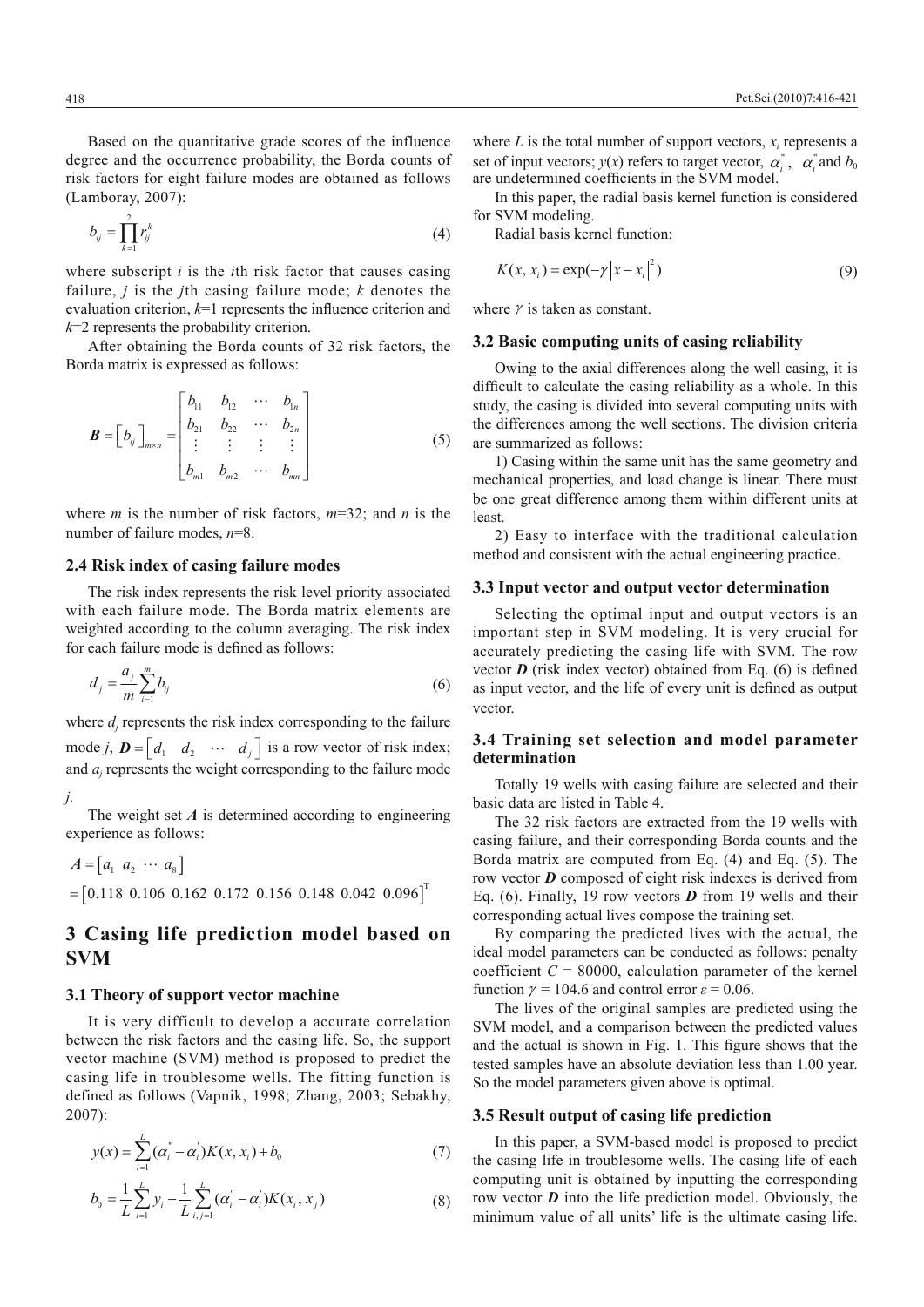| Sample         | Damage depth<br>m | Failure mode  | Casing structure at the failure location   | Formation lithology<br>at the failure location | Actual<br>life, Years | Predicted<br>life, Years |
|----------------|-------------------|---------------|--------------------------------------------|------------------------------------------------|-----------------------|--------------------------|
| $\mathbf{1}$   | 952.5             | <b>Burst</b>  | A single casing $+$ mud outside the casing | Argillaceous sandstone                         | 5.93                  | 5.44                     |
| $\overline{2}$ | 1192.0            | Collapse      | A single casing $+$ external cement sheath | Mudstone                                       | 9.02                  | 8.91                     |
| 3              | 1171.2-1185.9     | Collapse      | A single casing $+$ external cement sheath | Rock salt                                      | 4.53                  | 4.97                     |
| 4              | 1159.0            | Shear failure | A single casing $+$ external cement sheath | Arenaceous shale                               | 5.93                  | 6.02                     |
| 5              | 820.9-1160.7      | Leakage       | A single casing $+$ mud outside the casing | Argillaceous sandstone                         | 11.30                 | 11.26                    |
| 6              | 3175.9            | Collapse      | A single casing $+$ external cement sheath | Argillaceous sandstone                         | 8.39                  | 8.25                     |
| $\tau$         | 1814.3            | <b>Burst</b>  | A single casing $+$ mud outside the casing | Argillaceous sandstone                         | 11.54                 | 11.01                    |
| 8              | 3025.0-3050.0     | Leakage       | A single casing $+$ external cement sheath | Argillaceous sandstone                         | 10.50                 | 9.58                     |
| 9              | 3324.1-3448.0     | Collapse      | A single casing $+$ external cement sheath | Argillaceous sandstone                         | 6.20                  | 6.14                     |
| 10             | 3206.5            | Collapse      | A single casing $+$ external cement sheath | Sandstone                                      | 4.82                  | 5.26                     |
| 11             | 3078.6            | Collapse      | A single casing $+$ external cement sheath | Rock salt                                      | 9.75                  | 8.87                     |
| 12             | 3518.0            | Collapse      | A single casing $+$ external cement sheath | Mudstone                                       | 7.84                  | 7.15                     |
| 13             | 3099.9            | Collapse      | A single casing + external cement sheath   | Rock salt                                      | 6.75                  | 6.25                     |
| 14             | 2285.0            | Collapse      | A single casing $+$ external cement sheath | Mudstone                                       | 7.20                  | 6.96                     |
| 15             | 1143.4            | <b>Burst</b>  | A single casing $+$ mud outside the casing | Arenaceous shale                               | 4.93                  | 5.51                     |
| 16             | 1024.5            | Shear failure | A single casing + external cement sheath   | Shale                                          | 4.25                  | 4.42                     |
| 17             | 925.8-1206.1      | Shear failure | A single casing $+$ external cement sheath | Arenaceous shale                               | 5.75                  | 5.56                     |
| 18             | 4685.0-4923.1     | Leakage       | A double casing + external cement sheath   | Mudstone/limestone<br>/sandstone               | 8.62                  | 8.32                     |
| 19             | 4673.2-4801.4     | Leakage       | A double casing + external cement sheath   | Argillaceous sandstone                         | 7.56                  | 7.50                     |

Table 4 Condition data from 19 wells with casing failure



Fig. 1 A comparison between predicted and actual casing life for the training set

The basic structure of the casing life prediction model is shown in Fig. 2.

# **4 Development and validation of casing life prediction software**

## **4.1 Software development**

The SVM model has been trained with actual data. The casing life prediction software is completed with the SVM model as the predictor. The software input parameters mainly include four categories: geological conditions, casing program and cementing, oil and gas production and stimulation treatments, and earth stress and casing corrosion. Thirty-two risk factors are considered in this software, such as rock properties and geologic position, existence of faults and oil reservoirs, casing nominal diameter, wall thickness, steel grade, weight, wear, cementing, perforation, water injection, fracturing, thermal recovery, acidification and other stimulation treatments, earth stress, and casing corrosion.

First, the casing is divided into several computing units according to the axial differences of the casing material, the strength, and the load. Second, 32 risk factors are extracted from the input parameters. Based on the quantitative grade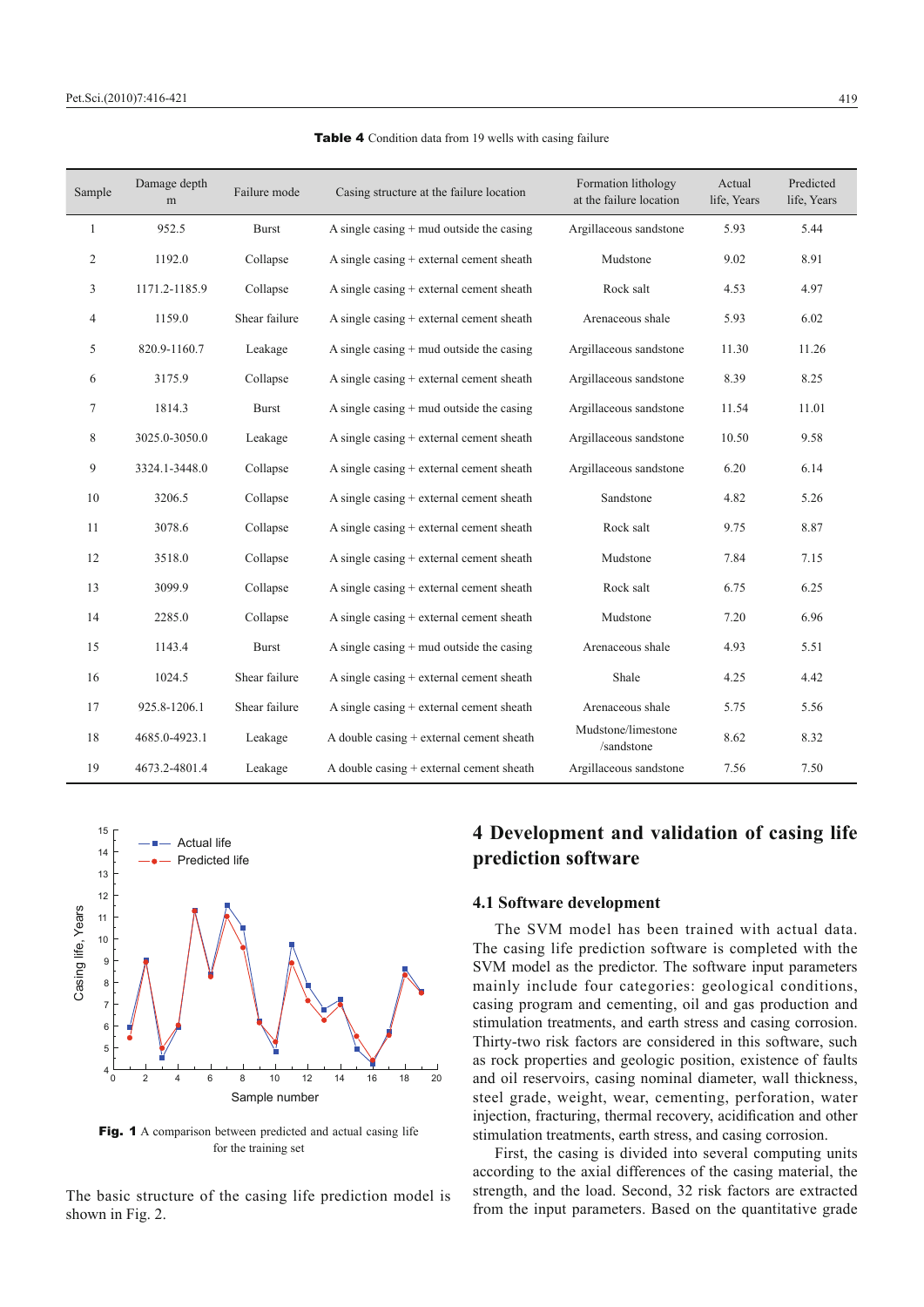

Fig. 2 Basic structure of the casing life prediction model based on SVM

scores of influence degree and occurrence probability, the Borda counts of each risk factor for eight failure modes are obtained. Then the risk indexes of failure modes are computed with the Borda matrix. Finally, the life of each computing unit is predicted with the SVM model as predictor and the eight risk indexes as input vectors. The ultimate casing life is the minimum value of all units' lives.

### **4.2 Validation**

The residual life of 60 wells with casing failure is calculated with the developed program. Fig. 3 shows that 59.2% of the tested samples have an absolute deviation less than 1.0 year and 67.8% of the tested samples have a relative deviation less than 25%. The comparison results indicate that the accuracy of the SVM model is high.



Fig. 3 A comparison between the predicted and actual casing life for non-training sets

# **5 Conclusions**

1) This paper presents 32 risk factors that cause casing failure, and gives a simple calculation method and steps for calculating the casing failure probability. Based on the quantitative grade scores of the influence degree and the occurrence probability, the risk index for each failure mode is obtained with the Borda method.

2) The SVM method is proposed to establish a relationship between the risk factors and the casing life. For the casing life prediction model, eight risk indexes are defined as input vectors and the casing life is defined as the output vector. The ideal model parameters are obtained with the training set from 19 wells with casing failure.

3) The casing life prediction software is developed with the SVM model as a predictor, and the main life prediction steps are introduced. Comparing the predicted life with actual value from 60 wells with casing failure, the accuracy of the prediction model is high.

# **Acknowledgments**

The authors are grateful for financial support from "973 Project" (Contract No. 2010CB226706).

## **References**

- Carey J W, Svec R, Grigg R, et al. Wellbore integrity and  $CO<sub>2</sub>$ -brine flow along the casing-cement microannulus. Greenhouse Gas Control Technologies. 2009. 1(1): 3609-3615
- Chiotis E and Vrellis E. Analysis of casing failures of deep geothermal wells in Greece. Geothermics. 1995. 24(5-6): 695-705
- Christensen P T and Baker M J. Structural Reliability Theory and its Applications. Berlin: Heidelberg, New York: Springer-Verlag. 1982. 85-86
- Ding Y S, Song X P and Zen Y M. Forecasting financial condition of Chinese listed companies based on support vector machine. Expert Systems with Applications. 2008. 34(4): 3081-3089
- Kim K J. Financial time series forecasting using support vector machines. Neurocomputing. 2003. 55(2): 307-319
- Lam boray C. A comparison between the prudent order and the ranking obtained with Borda's, Copeland's, Slater's and Kemeny's rules. Mathematical Social Sciences. 2007. 54(1): 1-16
- Li Z F. Casing cementing with half warm-up for thermal recovery wells. Journal of Petroleum Science and Engineering. 2008. 61(2-4): 94-98
- Milton J S and Arnold J C. Probability and Statistics in the Engineering and Computing Sciences. New York: McGraw-Hill Higher